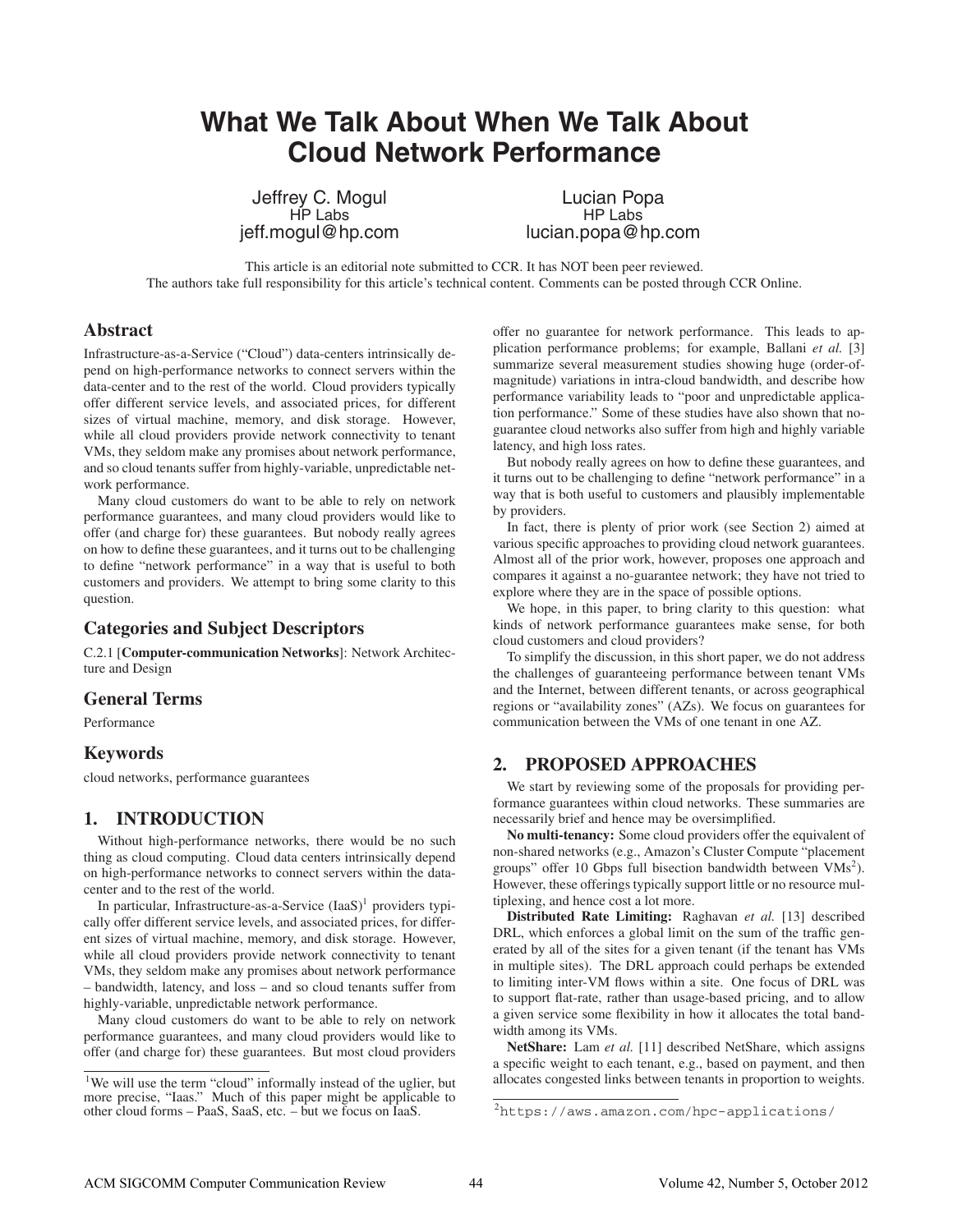Since the weights are network-wide, but congestion is link-by-link and can involve varying numbers of VMs, NetShare does not provide straightforward bandwidth guarantees.

**SecondNet:** Guo *et al.* [9] proposed the "Virtual Data Center" (VDC) abstraction for their SecondNet architecture, with three service models: "type-0" service guarantees bandwidth between pairs of VMs<sup>3</sup>; "type-1" service provides ingress/egress guarantees for a specific endpoints; other traffic is treated as best-effort. An endpoint can be an entire VM, or a TCP/UDP port on a VM.

**Seawall:** Shieh *et al.* proposed Seawall, which "achieves max-min fairness across [source] tenant VMs by sending traffic through congestion-controlled, hypervisor-to-hypervisor tunnels" [15]. Seawall focusses on scaling to large numbers of tenants and VMs, and on efficient use of bandwidth (by avoiding fixed resource reservations). Seawall provides no performance predictability, however.

The Seawall paper also attempted to "[explore] the design space for achieving performance isolation between tenants," comparing a variety of existing approaches (e.g., 802.1p/1qaz, QCN, MPLS, RSVP, etc.). That paper did not carefully explore the space of possible policies – the forms that performance guarantees might take – and instead focussed on link-level fairness between VM-to-VM flow aggregates.

**Topology switching**: Webb *et al.* [17] observed that different applications ("tasks") have different kinds of requirements for network performance. Their proposed design lets tasks request specific properties of the physical topologies that underlie their virtual networks. Properties are associated with paths between VMs, and include bandwidth, resilience (in terms of the number of link-level cuts the path can tolerate), and isolation.

They express the latter as *k*-isolation, where *k* is the number of other tasks sharing a link. From the point of view of task performance, the meaning of  $k = 0$  is clear; it is less clear what (if anything) is guaranteed when  $k > 0$ . Also, this approach might not scale beyond a small number of tenants, because it might be impossible to find a satisfactory mapping of virtual paths to real links.

**Gatekeeper:** Rodrigues *et al.* [14] described Gatekeeper, which focusses on providing predictable performance. Gatekeeper attempts to provide each tenant with the illusion of a single, nonblocking switch connecting all of its VMs. Each VM is given guaranteed bandwidth, specified per-VM, into and out of this switch.<sup>4</sup> Optionally, a VM's maximum bandwidth can be set larger than its guarantee, to allow use of otherwise underutilized bandwidth. This allows the provider to trade off between efficiency and predictability, by adjusting either or both of the minimum and maximum bandwidths.

Gatekeeper uses hypervisor-based rate limits, and a feedbackbased mechanism to prevent remote VMs from sending more traffic to a VM than it is allowed to receive. This is especially important to prevent problems caused by non-TCP-friendly flows. Gatekeeper attempts to prevent congestion on access links, but it assumes that the core is fully-provisioned (i.e., core links are never congested), which might be optimistic.

**Oktopus:** Ballani *et al.* [3] also focus on performance predictability. They start with "Virtual Cluster" abstraction, similar to Gatekeeper, in which all VMs of a tenant appear to be a cluster connected to a single switch, with links of capacity *B*. They then extend this to the "Virtual Oversubscribed Cluster" (VOC) model,

in which clusters with switch-to-VM bandwidth *B* are interconnected with a fixed oversubscription factor *O*. VOC recognizes that applications have structure, and respects application structures that do not need, and do not wish to pay for, full bandwidth among all pairs of VMs.

Oktopus is an implementation of the VOC model, using hypervisor-based rate limiters together with a detailed algorithm for placing VMs in order to meet the requested bandwidth demands (or to reject requests that cannot be met.) Because Oktopus relies on VM placement, it might introduce some delays associated with moving VMs as workloads change.

**FairCloud:** Popa *et al.* [12] analyzed a set of goals in the design space for sharing cloud networks, and the inherent tradeoffs between these goals. The authors argued that cloud networks should provide, in addition to minimum bandwidth guarantees, high utilization of network links in the presence of unsatisfied demands, and *network proportionality*: division of bandwidth among tenants in proportion to the number of a tenant's VMs. They showed that one cannot simultaneously provide both bandwidth guarantees and network proportionality. The paper proposes mechanisms that can achieve different subsets of the desired properties: link-level proportionality, restricted forms of network proportionality, and minimum bandwidth guarantees over tree-structured networks. However, most of the mechanisms proposed in the FairCloud paper require switch hardware upgrades.

**ConEx**: Briscoe and Sridharan [4] have proposed a model which focusses on the amount of congestion that each tenant imposes on the network, based on the intuition that a tenant's network load that does not create congestion does not interfere with other tenants. Tenants purchase "congestion-bit-rates", which represent congestion allowances for that tenant. ConEx uses ECN support from switches to measure congestion, and hypervisor rate-limiters to ensure tenants do not cause more congestion than they have purchased. The ConEx proposal, however, might not match what cloud tenants want: it requires them to express their requests in terms of congestion allowances instead of bandwidth guarantees, and it could be hard to provide predictable behavior.

# **2.1 Location-related approaches**

Although most proposals attempt to provide quantified guarantees, some researchers have instead focussed on the implications of VM location.

**Location independence**: Ballani *et al.* [2] do not directly address the problem of providing network performance guarantees, but instead focus on how to ensure that "tenant costs, in spite of (possibly) variable network performance, do not depend on the location of their [VMs]." They emphasize the importance not just of providing good network performance, but of considering how this affects tenants' total costs for both VMs and network bandwidth.

They propose a model called "Dominant Resource Pricing" (DRP), which avoids the problem of a tenant, whose VM is blocked by a slow network, being charged a lot for un-usable VM hours, even if the network charges remain low.

**Choreo**: Instead of assuming that the provider offers a specific bandwidth guarantee, LaCurts *et al.* [10] use an application-level approach. They profile the application to find its network demands; measure the cloud provider's network to discover the bandwidth available between pairs of VMs; and then the application places its own workload to optimize its predicted performance. Like VOC, Choreo supports the communication structure of the application; unlike VOC, Choreo does not try to express that structure explicitly to the provider.

Choreo expects the provider to allow applications to place VMs

<sup>&</sup>lt;sup>3</sup>Expressing guarantees in terms of bandwidth between pairs of VMs is known as the "pipe model"; see Section 3.3.

<sup>&</sup>lt;sup>4</sup>This kind of guarantee is known as the "hose model"; see Section 3.3.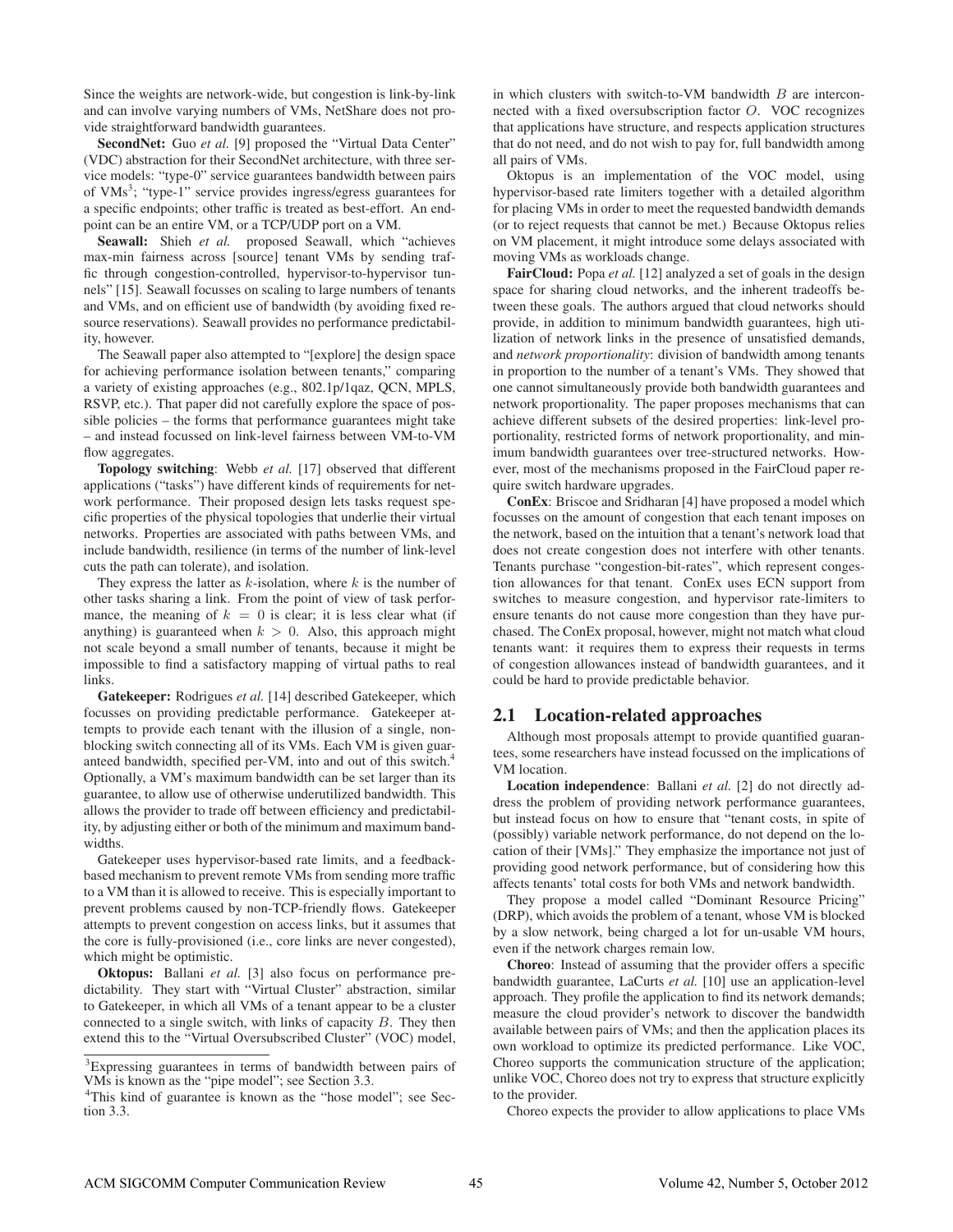on specific servers, and it expects that path bandwidths will remain fairly stable. We are not sure if these assumptions generalize.

#### **2.2 Time-varying approaches**

Most research proposals have ignored the possibility that an application's network demands can vary over time, in a predictable way. For a time-varying workload, no fixed bandwidth guarantee is optimal. A static guarantee high enough to satisfy the peak workload could cause the tenant to pay more than necessary, and it can prevent the provider from selling the unused (but still committed) bandwidth to a different tenant.

**Proteus**: Xie *et al.* [18] profiled several data-intensive Map-Reduce-style applications, and showed that many such applications exhibit predictable time-varying behavior at timescales on the order of tens of seconds. They proposed a Temporally-Interleaved Virtual Cluster (TIVC) abstraction, similar to VOC but which allows the provider to admit multiple jobs that effectively time-share the same bandwidth. Their Proteus system profiles a running application to derive a model, uses the model to offer the tenant several choices of cost/performance tradeoffs for future executions, and then runs an allocation algorithm to place VMs so as to maximize throughput.

**Cicada**: In our own work in progress, we started from several observations: (1) that many workloads vary predictably over time, although we focus on diurnal variations rather than the much shorter timescales of Proteus; (2) that, as with the basis for the Oktopus VOC model, traffic demands also vary in space – some VM pairs communicate more intensively than others; and (3) precise bandwidth guarantees might be both less necessary and less feasible than coarsely-specified guarantees. In the Cicada approach, the tenant starts with an initial placement of VMs and an estimated traffic matrix. The provider then profiles the application (similar to Proteus, but over longer timescales), with the aim of predicting the traffic matrix and how it varies diurnally. If the matrix appears predictable, the provider may propose to the tenant a time-varying or spatially-varying guarantee for future periods.

#### **3. DESIRABLE PROPERTIES**

Essentially every paper on the topic of cloud network performance sets out a list of desirable properties. However, people do not always agree on what is desirable, and sometimes there are inherent conflicts to resolve (as demonstrated in [12]). Beyond that, there are some issues that have not surfaced, to our knowledge, in prior work.

#### **3.1 Consensus properties**

There is agreement in broad terms that a solution needs to be *scalable*, *efficient*, and *predictable*. By "scalable" we mean that the solution must work for very large numbers of VMs, tenants, server machines, and (potentially) switches. It also means that the solution should scale to higher bandwidths. By "efficient" we mean both that the solution not require expensive hardware resources, and that it does not waste resources – the low-cost business model for cloud computing requires this.

Predictable performance is important in cloud networks. Most applications are themselves expected, by their owners or customers, to meet performance objectives (system-level objectives, or SLOs). When network performance (bandwidth, latency, or loss) becomes highly variable, either the SLOs suffer, or the application must be so over-provisioned with resources that its cost structure suffers.

Generally, the requirements for scalability and efficiency have led to designs that rely on resources at the edge (for example, hypervisor-based rate limiters) and avoid resources in the network core (e.g., switch-HW rate limiters). Hypervisor resources scale nicely with Moore's Law, and generally are easier to implement and upgrade than switch HW features.

#### **3.2 Contentious properties**

After these consensus properties, things become more complex. The problem is exacerbated by a lingering tendency to transfer desirable properties from the public Internet to a multi-tenant cloud network.

For example, we traditionally have wanted our networks to be *work-conserving* and *fair*. Both of these properties can be valuable in a cloud network, but not necessarily as we have previously understood them.

A work-conserving solution certainly improves efficiency over one that supports only static guarantees and therefore cannot always exploit reserved-but-unused resources. (E.g., Oktopus as described in [3] is not work-conserving.) However, a workconserving system is not fully predictable: the excess bandwidth that you got yesterday might not be available tomorrow. Some cloud providers are reluctant to offer excess capacity at zero cost, because this risks "training" their customers to expect a lower total cost than is justified, or better performance than can be sustained in the future. Hence, we believe that the ideal solution should be work-conserving, but should support billing for bandwidth in excess of any guarantees.

Similarly, we almost certainly want to provide fairness between the flows of a given tenant; otherwise, applications such as MapReduce suffer from "stragglers."

But we do not believe it is necessary to strive for fairness *between tenants*. This statement might seem surprising at first.<sup>5</sup> However, while bandwidth guarantees provide a clear benefit to tenants, in the form of predictable bounds on runtime performance, fairness is an abstract concept that is harder to justify. Consider two customers (e.g., Coors and Budweiser) sharing the same cloud network. As long as Coors' VMs get the bandwidth that the provider has guaranteed to them, and can obtain additional bandwidth at reasonable prices, why should they care whether the provider is allocating the additional bandwidth fairly? In fact, what Coors should care about is *isolation*, in the sense that Budweiser cannot, by exceeding its own bandwidth limits, intentionally interfere with Coors' traffic.<sup>6</sup>

Beyond that, Popa *et al.* [12] showed that one cannot simultaneously achieve both fairness and minimum bandwidth guarantees. Whether network-level fairness is even achievable remains an open question, and it might require complex mechanisms.

The cloud provider, in fact, might want to engage in price discrimination – that is, providing different prices to different customers for the same level of service. Price discrimination is a common mechanism (think of airline tickets), and what it requires is that unfairness (if it exists) is under the control of the cloud provider, or that the provider can at least correct for unfairness in the spot-bandwidth billing mechanism. Simply preventing unfairness, per se, might not be worth the cost.

In general, we believe that one cannot discuss cloud performance without considering pricing. In particular, discussing whether a cloud network's services should be work-conserving or fair cannot be divorced from the economics of selling its services.

Is there a tradeoff between predictable performance, predictable bills, and minimal cost? Ballani *et al.* [2] suggest that DRP can provide predictable pricing to "job-like" (batch) applications, but that

<sup>&</sup>lt;sup>5</sup>Some previous papers (e.g., [1, 12]) have made inter-tenant fairness an explicit goal, and many others have implied that such fairness is their goal.

<sup>&</sup>lt;sup>6</sup>Lam *et al.* [11] similarly argue that "max-min fair sharing at the TCP level ... is the wrong model."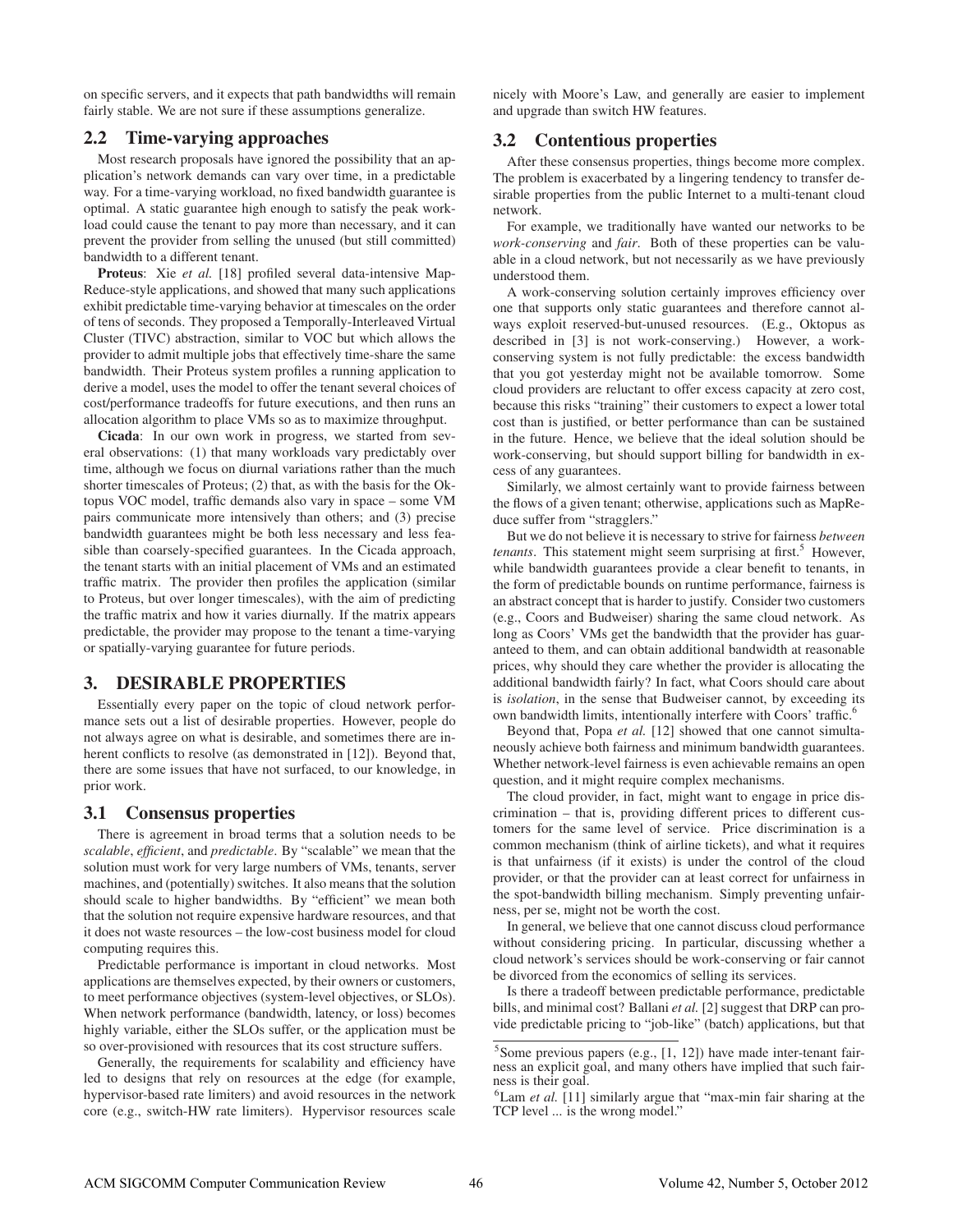long-running user-facing services will get more predictable pricing from a model such as Oktopus or GateKeeper. However, while the latter models provide a fixed monthly cost rather than a predictable per-job cost, they cannot both do that and also maintain servicelevel performance guarantees under varying workloads.

## **3.3 Granularity of guarantees**

There are several basic ways in which the endpoints (the "who" as opposed to the "what") for bandwidth guarantees can be expressed:

- *•* **Tenant aggregate**: as in DRL, where an application specifies one global aggregate bandwidth.
- *•* **per-VM Hose model**: as in Gatekeeper, where an application specifies *O*(*N*) per-VM bandwidths, and perhaps latency limits.
- *•* **per-VM Pipe model**: as in SecondNet where an application using *N* VMs would need to specify *O*(*N*<sup>2</sup>) pairwise bandwidths, and perhaps latencies.
- *•* **per-flow QoS model**: as in SecondNet, which optionally supports QoS guarantees (bandwidth and/or latency) for TCP connections or TCP ports.

We list these models in order of increasing granularity and complexity of expressing a tenant's needs. There is a tradeoff here: low-complexity models (such as DRL) are easy to specify, but potentially hard to reason about, in terms of what the guarantees actually mean.<sup>7</sup> Fine-grained models offer more control to the application, but also impose more complexity on the application programmer, and could require considerably more resources to implement. (Even hypervisor cycles are not free.)

The Gatekeeper paper [14] has argued that the pipe and QoS models are too detailed, because "tenants do not understand their applications' communication patterns well enough to specify their bandwidth requirements between each pair of VMs." While SecondNet [11] supports per-flow or per-port granularity as an option, that seems to require excessive detail for most users. (Providers might need to allow users to control the relative priorities of some of their own flows.)

The VOC model [3] may strike a useful intermediate point in the complexity space: mostly it sticks to the hose model (which is plausibly easy to reason about, but not too complex to specify), but it allows the application's bandwidth requirements to reflect its coarse structure. VOC thus allows customers to pay only for the bandwidth that their applications need.

We fully expect additional research to generate new abstractions for expressing bandwidth guarantees.

#### **3.4 Topology and location: hide or expose?**

Ballani *et al.* [2] have argued for location-independent costs: "a tenant's location is a knob for the provider and is of no interest to the tenant." On the other hand, LaCurts *et al.* [10] showed that a tenant that knows the locations of its VMs in a cloud network can exploit this information to improve performance, and Webb *et al.* [17] have proposed that tenants should be able to specify properties related to the underlying physical topology.

From a provider's point of view, it can be risky to reveal too much about the underlying topology. Providers may need the flexibility to change their network topologies as technologies evolve, and do not want to be locked into an outdated design simply because their customers have become dependent on specific details. (While a provider might not rewire an existing availability zone, it

might wire new AZs differently, and would not want a customer to depend on all AZs having the same topology.)

A cloud provider wishing to support customers with both joblike applications and long-running services may wish to expose a carefully chosen level of visibility for topology and VM location within this topology. This view could remain *virtual*, in the sense that a customer should only see enough to make rational choices about its contract with the provider, and about where to place functions within its virtual network.

A provider might not want to make actual physical links visible to customers – that is, to allow a customer to know or care whether two of its VMs are connected via any specific arrangement of links and switches. First, this might not provide any useful value to customers, as long as the provider is willing to support reasonable guarantees in other forms. Second, exposing this information could lock a provider into specific placements of tenant VMs, which would reduce the provider's ability to redistribute VMs for reasons such as churn, power management, or hardware maintenance.

Customers should expect to pay more for virtual-topology requests that place more specific constraints on the provider. For example, customer L has long-running analytics jobs, customer S runs a social-networking site, and both start with 10 VMs provisioned for 1Gbps (using the hose model). If either customer requests an increase to 20 VMs, L might tolerate some downtime, but S, with online users, would not. Since S's need for responsiveness precludes certain techniques that a provider could use to find more network bandwidth, such as moving VMs between racks, S might expect to pay more than L for the same per-VM bandwidth.

#### **3.5 Other issues**

A cloud provider that makes guarantees about network performance must also address several other issues.

**Responsiveness:** Almost all of the prior work has focussed on providing performance guarantees based on the nature or location of a VM, but with an implicit assumption that a VM's bandwidth needs are constant. For example, a long-running service may flex its VM allocation up or down, but its bandwidth requirements per VM can be considered constant. Batch applications, however, may have phases during which their bandwidth requirements change significantly, either in aggregate or with respect to hotspots in their traffic matrices.

Greenberg *et al.* [8] reported that traffic matrices in their data centers have little predictability on scales of 100 sec. or more. Lam *et al.* [11] identified the issue of "responsiveness": how quickly can the provider respond to a change in bandwidth requirements? We see responsiveness as a critical aspect of cloud guarantees; that is, a useful guarantee not only provides a bound on bandwidth and latency when the tenant's requirements are steady, but also provides a bound on how long it takes to restore these guarantees after a tenant requests a bandwidth increase or decrease (assuming the provider accepts the request). Providers can also benefit from clearly-specified non-zero bounds on responsiveness, since this gives them a known target for designing the bandwidthreallocation mechanism.

Responsiveness is distinct from the opportunity identified by Xie *et al.* [18] as the basis for their Proteus system. While Proteus can exploit predictable patterns time-varying behavior, it does not address the problem of responding to unpredictable changes in requirements.

**Support for operators, not just for programmers**: For many potential cloud customers, applications are built by one team and operated by another. Because cloud applications often flex up and

 $7$ Vogels [16] reports that "pricing complexity" created problems for users of Amazon's SimpleDB service.